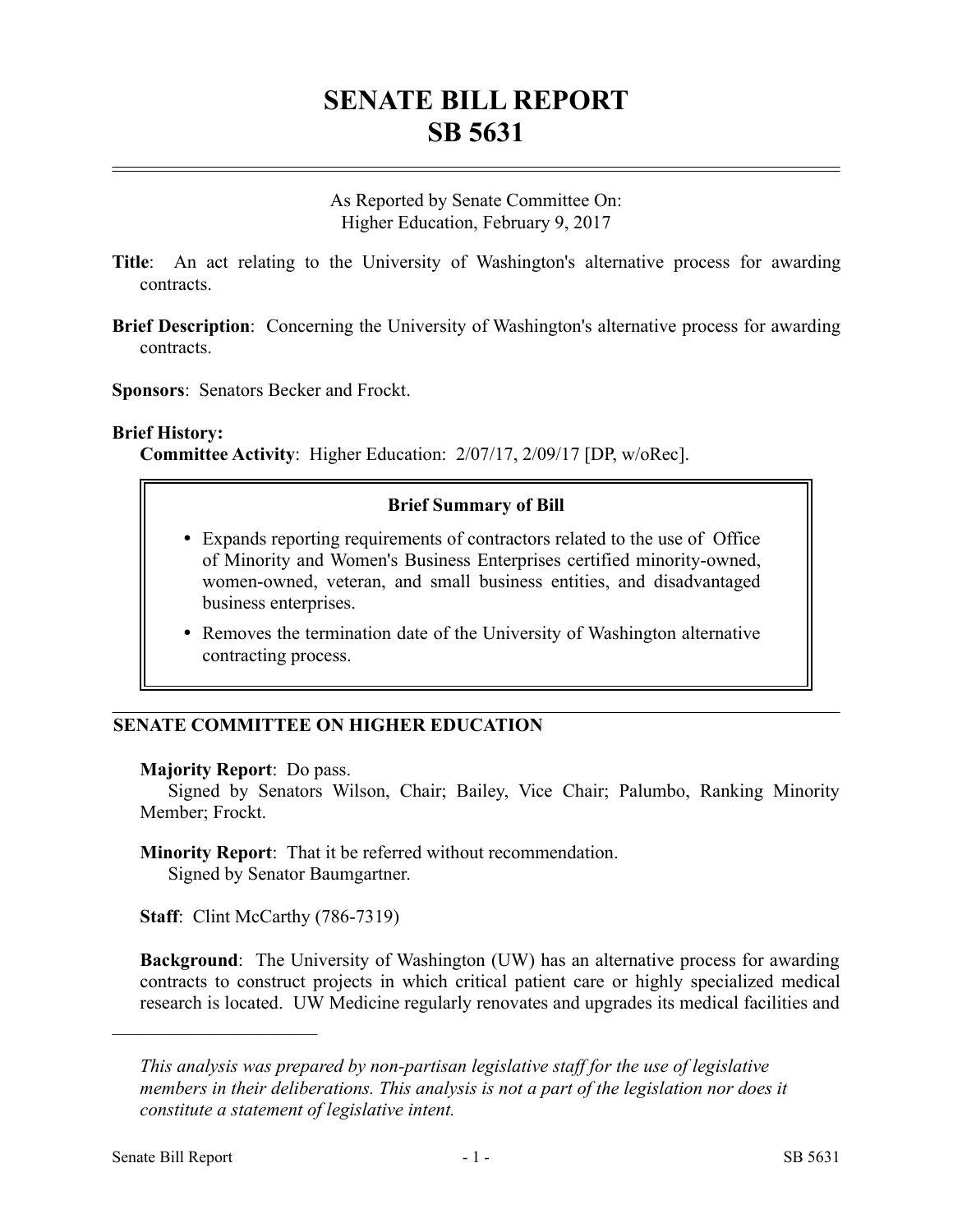clinical spaces. Oftentimes these projects are highly technical and require specific certifications to ensure that UW Medicine facilities maintain the highest safety standards for patients and health care professionals. To ensure that these projects meet federal safety standards and can be executed in a timely and cost-effective manner, UW uses an alternative contracting process that produces a Critical Care Roster. The Critical Care Roster is a list of qualified firms that have proven expertise and capacity to perform this work to further UW Medicine's public health mission. As a public institution, UW is required to have this process regularly audited by the Joint Legislative Audit and Review Committee to ensure compliance with state contracting laws.

**Summary of Bill**: UW is directed to publish a notice of the existence of the critical patient care or specialized medical research facilities rosters for different trade specialties or categories of anticipated work with the Office of Minority and Women's Business Enterprises in addition to the requirement in statute to publish in a newspaper of general circulation. UW is directed to seek input from the women-owned and minority-owned business community on requirements for eligible contractors to be accepted and remain on the rosters. UW is required to have one representative from the minority-owned community and the womenowned business community on the committee that evaluates the contractors submitting qualifications. The evaluation criteria for selection of contractors to be included on the roster is expanded to include:

- the contractor's record of including the Office of Minority and Women's Business Enterprises certified minority, women, veteran, and small businesses; and
- the contractor's past history of use of small businesses, disadvantaged business enterprises, and minority women business enterprises over the last five years on projects of \$5 million or less.

The UW business diversity program is directed to establish aspirational goals based on the projected sub contracting opportunities. The UW report to the capital projects advisory review board is expanded to include use rates on projects of Office of Minority and Women's Business Enterprises certified small business entities, disadvantaged business enterprises, veterans, and women and minority owned businesses.

The termination date for the UW alternative award process of June 30, 2017, is removed.

## **Appropriation**: None.

**Fiscal Note**: Available.

## **Creates Committee/Commission/Task Force that includes Legislative members**: No.

**Effective Date**: The bill contains an emergency clause and takes effect immediately.

**Staff Summary of Public Testimony**: PRO: This is the third year this bill has been worked on by a variety of stakeholders. JLARC recommends that this alternative contracting process continues. This process has allowed UW and Harborview Medical Center to use an expedited process to permit projects that start benefiting patients sooner. UW has done a good job of outreach. Often times, when hospitals are doing improvements, there are patients nearby. UW needs expertise that knows how to work around patients while making